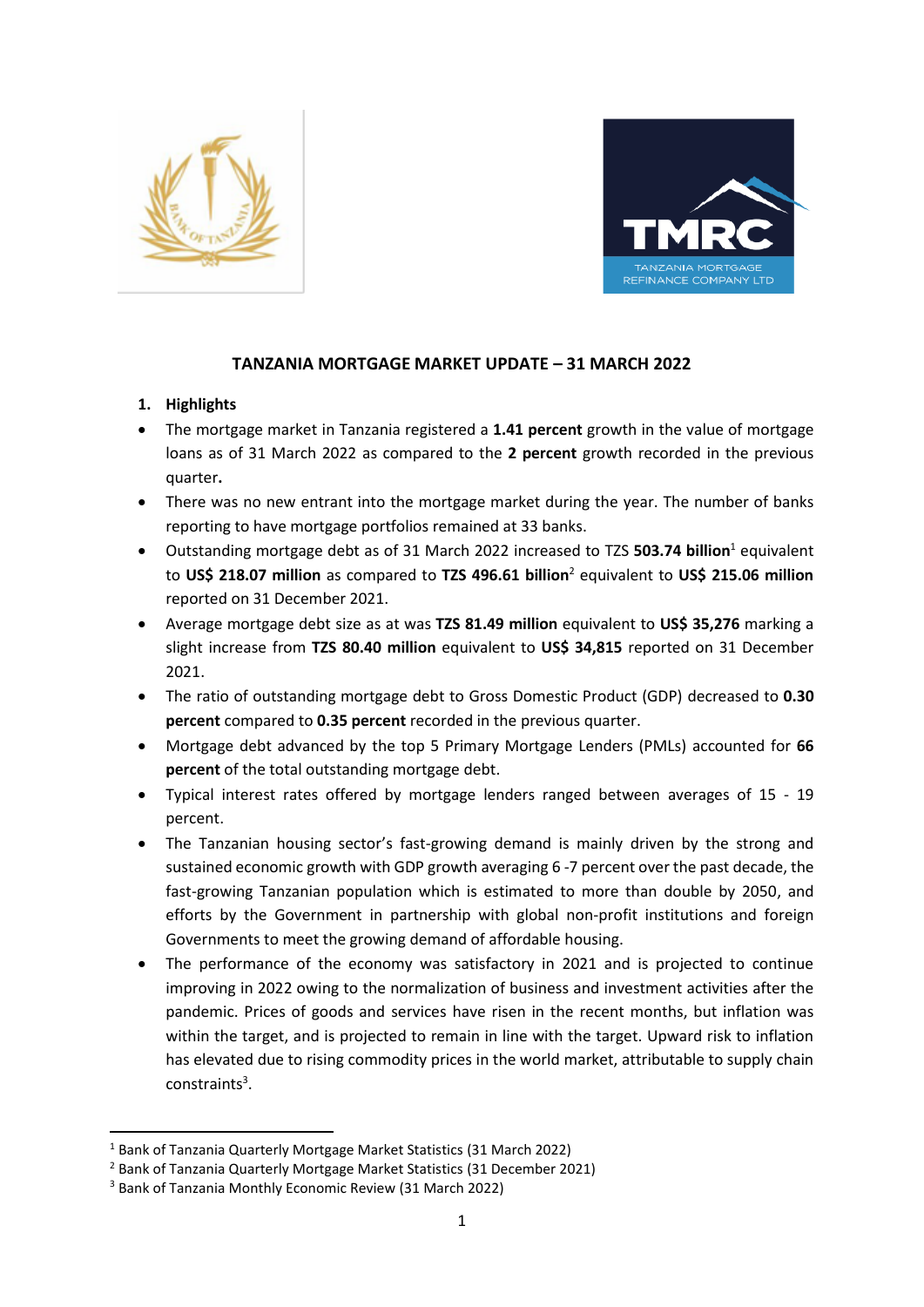- Credit extended to the private sector and central government by the banking system grew by 24.5 percent in the year ending February 2022 compared with 6.9 percent in February 2021. Strong private sector credit growth was high at 11.9 percent compared with 2.5 percent in February 2021, attributable to improving business conditions from adverse effects of COVID-19, coupled with supportive monetary and fiscal policies. Much of the growth was absorbed by mining; micro, small and medium enterprises (personal loans); trade, and manufacturing activities. Personal loans accounted for the largest share of outstanding private sector credit (24.3%), followed by trade (18.3%), manufacturing (17.4%), and agriculture (2.2%)<sup>4</sup>.
- The Tanzanian housing demand (which is estimated at 200,000 houses annually and a total housing shortage of 3 million houses as per the NHC report) has been boosted by easy access to mortgages, with the number of mortgage lenders in the market increasing from 3 in 2009 to 33 by 31 December 2021 and the average mortgage interest rate falling from 22 percent to 15 percent.
- Efforts to develop housing projects by developers continue with a special focus on Dodoma Capital City as the Government has relocated its administrative functions to Dodoma.
- High-interest rates and lack of affordable housing remain the prime constraints on mortgage market growth.
- Tanzania Mortgage Refinance Company (TMRC) continues to play its primary role in extending refinancing and pre-financing facilities to Primary Mortgage Lenders (PMLs).

## **2. Mortgage Market Growth**

The mortgage market in Tanzania registered a 1.41 percent annual growth in the value of mortgage loans as of 31 March 2022. Total mortgage debt outstanding that resulted from lending by the banking sector for the purposes of residential housing was TZS 503.74 billion equivalent to US\$ 218.07 million. **Figure 1** below shows the trend of mortgage debt from lending activities in terms of amounts over the years:



**Figure 1 – Tanzania Mortgage Debt Outstanding – TZS Billions** 

<sup>4</sup> Bank of Tanzania Monthly Economic Review (31 March 2022)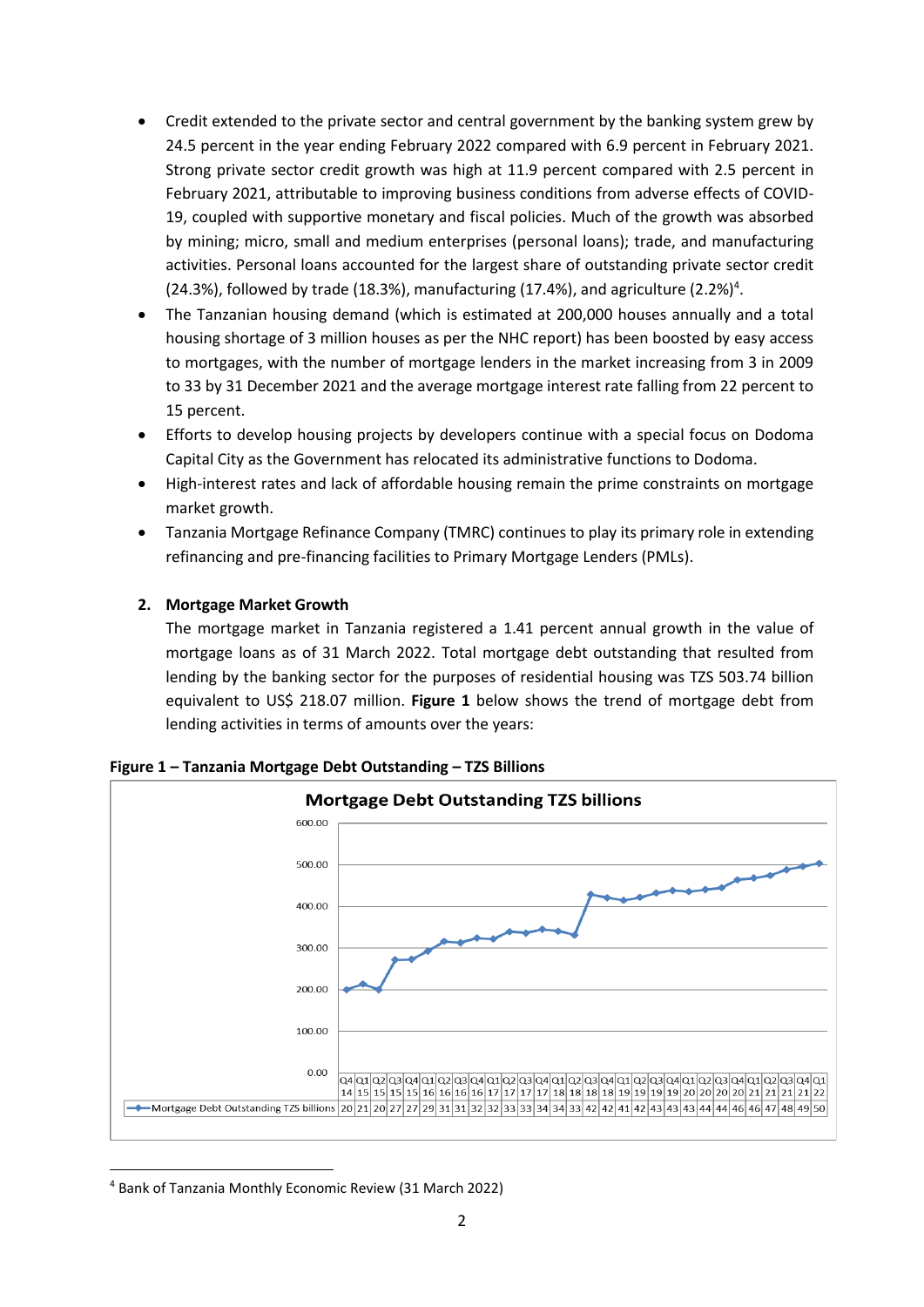## **3. Increasing Competition in the Mortgage Market**

As of 31 March 2022, 33 different banking institutions were offering mortgage loans. The mortgage market was dominated by five top lenders, who commanded 66 percent of the market. CRDB Bank Plc was a market leader commanding 38.57% of the mortgage market share, followed by Stanbic Bank (8.88%), Azania Bank (7.07%), NMB Bank Plc. (6.68%) and NCBA Bank (4.75%).

**Figure 2** below shows the market share for the top five mortgage lenders as of 31 March 2022 in terms of outstanding mortgage debt.





#### **4. Obstacles to Growth of the Mortgage Market**

Demand for housing and housing loans remains extremely high as it is constrained by an inadequate supply of equitable houses and high-interest rates charged on housing loans. Most lenders offer loans for home purchase and equity release while a few offer loans for self-construction which continue to be expensive and beyond the reach of the average Tanzanians. While interests on mortgage loans improved from 22 - 24 percent in 2010 to 15 – 19 percent offered today, market interest rates are still relatively high hence negatively affecting affordability. Additionally, cumbersome processes around the issuance of titles (especially unit titles) continue to pose a challenge by affecting borrowers' eligibility to access mortgage loans.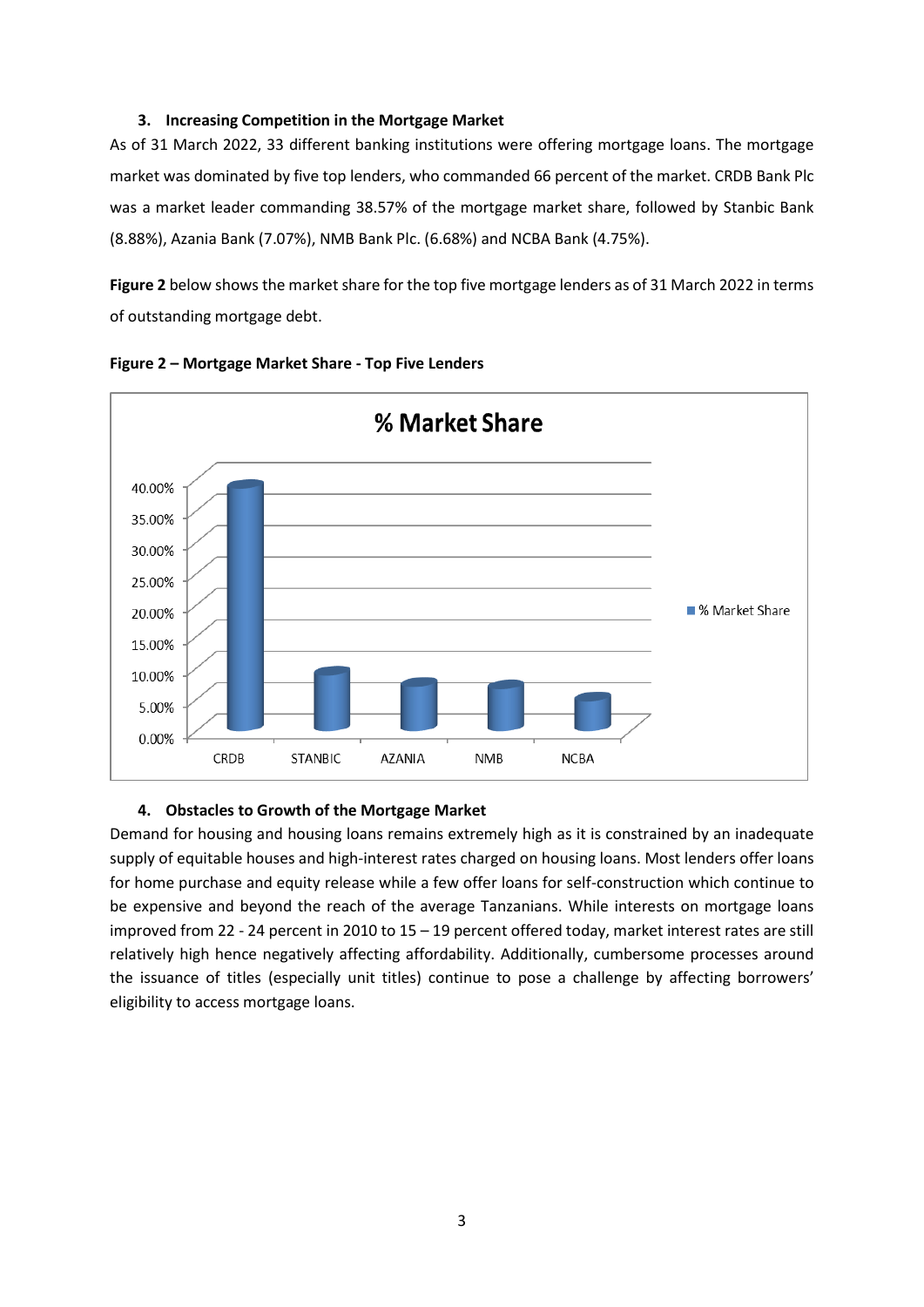## **5. TMRC Supporting Market Growth through Provision of longer-Term Funds to Members**

A key element in the growth of the mortgage market in Tanzania continues to be the provision of longterm funding both in the forms of refinancing and pre-financing by the TMRC to facilitate PMLs matching their assets (mortgage) and liabilities (funding).

TMRC was established in 2010 under the Housing Finance Project (HFP) which was set up by the Ministry of Finance and Planning in collaboration with the World Bank and the Bank of Tanzania in alignment with Tanzania's five-year National Strategy for Growth and Poverty Reduction (MKUKUTA) and the Tanzania Development Vision 2025, which highlight the importance of affordable housing, access to finance, and capital market development.

**Figure 3** below shows the overall contribution of TMRC to the mortgage market over the years. As of 31 March 2022, TMRC had extended loans worth TZS 133.20 billion (US\$ 57.66 million) to sixteen (16) primary mortgage lenders through Refinancing and pre-financing mortgage loans. The loans advanced by TMRC to PMLs were equivalent to 26 percent of the total outstanding mortgage debt hence a significant opportunity exists for TMRC to continue refinancing the remaining 74 percent of the mortgage market portfolio.

In the eleven years that TMRC has been operational, a significant impact has been noted in the mortgage market. The number of banks offering mortgage loans has grown from only 3 banks in 2010 to 33 by 31 March 2022, mortgage repayment period has increased from the maximum of 5-7 years that was previously offered to 25 years that banks offer now with mortgage interest rates declining from 22-24 percent offered in 2010 to 15-19 percent being offered now.

Another initiative set up under the Housing Finance Project (HFP) was the Housing Microfinance Fund (HMFF) which was geared toward providing long-term loans for lower-income earners who currently lack access to housing finance either for the construction of a home or for home improvements. The Fund officially began its operations in 2015 and on 31 July 2015, the first disbursement of TZS 1 billion was made under the fund to DCB Commercial Bank Plc with the total credit line to the bank being TZS 3 billion). This marked the first step towards significant progress in the microfinance sector including subsequent disbursements by HMFF. HMFF is currently operated by the Bank of Tanzania.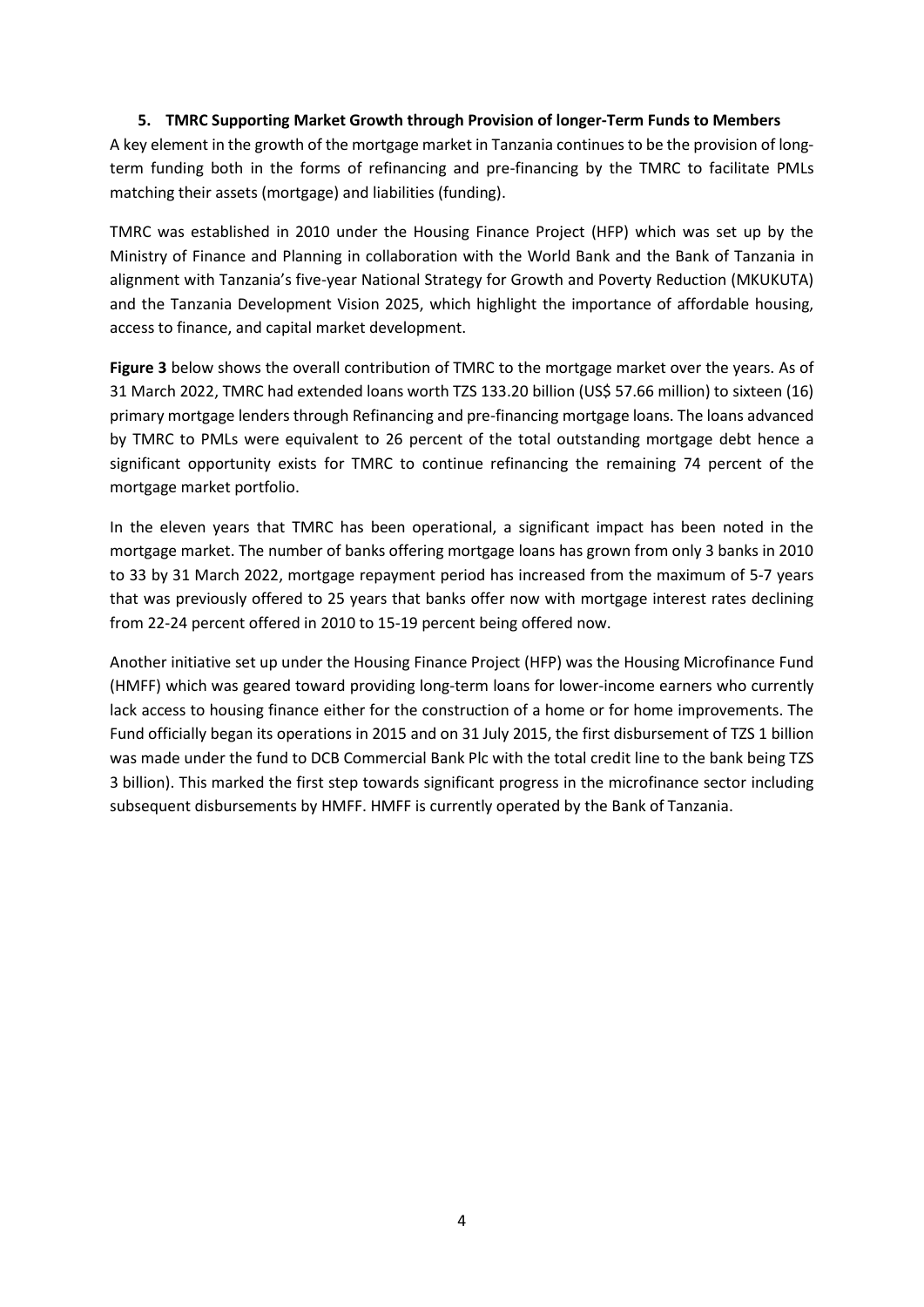

## **Figure 3: TMRC Refinancing Share of the Mortgage Market**

#### **6. Annex – Data Tables**

## **Table 2 – Total Mortgage Debt Outstanding by Lenders as of 31 March 2022**

| <b>SNO</b>     | <b>MORTGAGE LENDER</b>                       | NO. OF          | <b>AMOUNT IN TZS</b> | % MARKET     |
|----------------|----------------------------------------------|-----------------|----------------------|--------------|
|                |                                              | <b>ACCOUNTS</b> | <b>BILLIONS</b>      | <b>SHARE</b> |
| $\mathbf{1}$   | <b>CRDB BANK PLC</b>                         | 1,653           | 194.31               | 38.57%       |
| $\overline{2}$ | STANBIC BANK TANZANIA LIMITED                | 196             | 44.74                | 8.88%        |
| 3              | AZANIA BANK LIMITED                          | 376             | 35.60                | 7.07%        |
| 4              | <b>NMB BANK PLC</b>                          | 331             | 33.64                | 6.68%        |
| 5              | NCBA BANK (TANZANIA) LIMITED                 | 126             | 23.94                | 4.75%        |
| 6              | EXIM BANK TANZANIA LIMITED                   | 133             | 20.59                | 4.09%        |
| $\overline{7}$ | TANZANIA COMMERCIAL BANK PLC                 | 425             | 20.38                | 4.05%        |
| 8              | DCB COMMERCIAL BANK PLC                      | 520             | 14.00                | 2.78%        |
| 9              | FIRST HOUSING FINANCE COMPANY LIMITED        | 99              | 13.98                | 2.77%        |
| 10             | ABSA BANK TANZANIA LIMITED                   | 76              | 12.52                | 2.49%        |
| 11             | KCB BANK TANZANIA LIMITED                    | 155             | 10.29                | 2.04%        |
| 12             | EQUITY BANK TANZANIA LIMITED                 | 89              | 10.24                | 2.03%        |
| 13             | NATIONAL BANK OF COMMERCE LIMITED            | 79              | 9.46                 | 1.88%        |
| 14             | BANK OF AFRICA TANZANIA LIMITED              | 132             | 8.12                 | 1.61%        |
| 15             | AFRICAN BANKING CORPORATION TANZANIA LIMITED | 67              | 7.08                 | 1.41%        |
| 16             | FIRST NATIONAL BANK TANZANIA LIMITED         | 36              | 6.08                 | 1.21%        |
| 17             | <b>I &amp; M BANK TANZANIA LIMITED</b>       | 36              | 6.02                 | 1.20%        |
| 18             | AMANA BANK LIMITED                           | 88              | 5.96                 | 1.18%        |
| 19             | LETSHEGO BANK TANZANIA LIMITED               | 93              | 5.57                 | 1.11%        |
| 20             | STANDARD CHARTERED BANK TANZANIA LIMITED     | 16              | 3.55                 | 0.70%        |
| 21             | <b>MAENDELEO BANK PLC</b>                    | 539             | 2.69                 | 0.53%        |
| 22             | <b>MWANGA HAKIKA BANK</b>                    | 174             | 2.50                 | 0.50%        |
| 23             | MKOMBOZI COMMERCIAL BANK PLC                 | 14              | 2.43                 | 0.48%        |
| 24             | DIAMOND TRUST BANK TANZANIA LIMITED          | 18              | 2.04                 | 0.40%        |
| 25             | ECOBANK TANZANIA LIMITED                     | 10              | 1.42                 | 0.28%        |
| 26             | PEOPLES BANK OF ZANZIBAR LIMITED             | 13              | 1.35                 | 0.27%        |